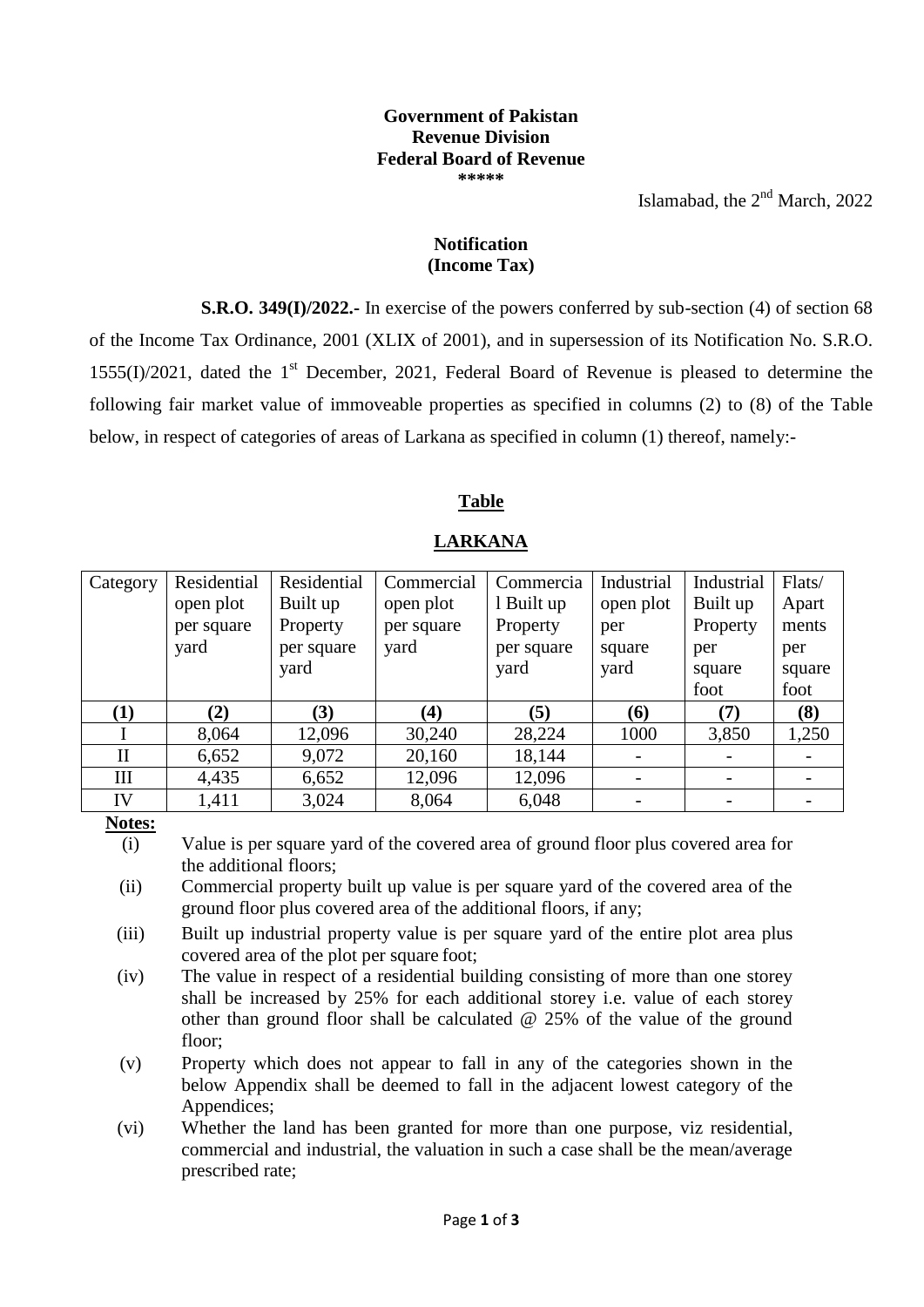- (vii) Flat means the covered residential tenement having separate property unit number/sub-property unit number;
- (viii) In residential, multi storey building, additional storey shall be charged if it consists of bed room and bath room; and
- (ix) Area-wise categories are in the following Appendix-I and Appendix-II.

#### **APPENDIX-I**

#### **CATEGORICAL CLASSIFICATION OF RESIDENTIAL AREA OF LARKANA**

| I                    |                                  | $\mathbf{I}$   |                                | III            |                                                   | IV             |                                        |  |
|----------------------|----------------------------------|----------------|--------------------------------|----------------|---------------------------------------------------|----------------|----------------------------------------|--|
| S#                   | <b>AREA</b>                      | S#             | <b>AREA</b>                    | S#             | <b>AREA</b>                                       | S#             | <b>AREA</b>                            |  |
| $\mathbf{1}$         | Dari Muhalla                     | $\mathbf{1}$   | Ali Gohar Abad<br>Muhalla      | $\mathbf{1}$   | Faisal Colony                                     | $\mathbf{1}$   | Allah Abad Muhalla                     |  |
| $\overline{2}$       | Garal Shah                       | $\overline{2}$ | Azeem Shah                     | $\overline{2}$ | <b>Ghous Pur</b>                                  | $\overline{2}$ | <b>Ayoub Colony</b>                    |  |
|                      | Muhalla                          |                | Muhalla                        |                | Muhalla                                           |                |                                        |  |
| 3                    | Qafla Sirai<br>Muhalla           | 3              | <b>Ghalib Nagar</b><br>Muhalla | 3              | Hamal Muhalla                                     | 3              | Bazigar                                |  |
| $\overline{4}$       | Karman Bagh                      | $\overline{4}$ | Gajan Pur                      | $\overline{4}$ | Khuda Abad                                        | $\overline{4}$ | <b>Bhens Colony</b>                    |  |
|                      | Muhalla                          |                | Muhalla                        |                | Muhalla                                           |                |                                        |  |
| 5                    | Lahori Muhalla                   | 5              | Kasai Muhalla                  | 5              | Muazam Colony                                     | 5              | Channa Muhalla                         |  |
| 6                    | Muhammadpur                      | 6              | Laila Abad                     | 6              | Nango Khan                                        | 6              | Shah Bharo Colony                      |  |
|                      | Muhalla                          |                | Muhalla                        |                |                                                   |                |                                        |  |
| $\overline{7}$       | New Lahori<br>Muhalla            | $\overline{7}$ | Mero Dero<br>Muhalla           | $\overline{7}$ | Nazar Muhalla                                     | $\overline{7}$ | Gharibabad Muhalla                     |  |
| 8                    | Nawa Tak                         | 8              | Peoples Colony                 | 8              | <b>Rehmat Pur</b>                                 | 8              | Gulshan Madina                         |  |
|                      | Muhalla                          |                |                                |                | Muhalla                                           |                | Colony                                 |  |
| 9                    | Riyali Bagh<br>Muhalla           | 9              | Qadri Muhalla                  | 9              | Siddiqi Colony                                    | 9              | Gulshan Haji Gano<br>Khan              |  |
| 10                   | Suriya Padhar<br>Muhalla         | 10             | Shaikh Muhalla                 | 10             | Mehran Colony<br>Near Hamal<br>Muhalla            | 10             | Yaar Muhammad<br><b>Kalhoro Colony</b> |  |
| 11                   | Sami Abad<br>Muhalla             | 11             | Shaikh Zaid<br>Colony          | 11             | <b>Anwar Colony</b><br>Near Khuda Abad<br>Muhalla | 11             | <b>Indus Valley Colony</b>             |  |
| 12                   | Suko Tala<br>Muhalla             | 12             | Professor Colony               | 12             | Latif Colony Near<br><b>Rehmat Pur</b><br>Muhalla | 12             | <b>Ikram Colony</b>                    |  |
| 13                   | <b>Tolani Bunglow</b><br>Muhalla | 13             | Shahbaz Colony                 | 13             | Noor Colony Rato<br>Dero Road                     | 13             | Kousar Mill Mohalla                    |  |
| 14                   | Wagan Colony                     | 14             | Vakeel Colony                  | 14             | Gulshan Faiz<br>Colony                            | 14             | Latif Abad Muhalla                     |  |
| 15                   | Ansari<br>Mohallah               | 15             | Qambar Road                    | 15             | Hussain Abad<br>Colony                            | 15             | Lehar Colony                           |  |
| 16                   | Rasham Gali<br>Mohallah          | 16             | Shewa Mandeli<br>Mohallah      | 16             | New Shahbaz<br>Colony Mero<br>Khan Chowk          | 16             | Labour Colony                          |  |
| Pakistan Chowk<br>17 |                                  |                |                                | 17             | Ahsan Colony                                      | 17             | Muhammadi Colony                       |  |